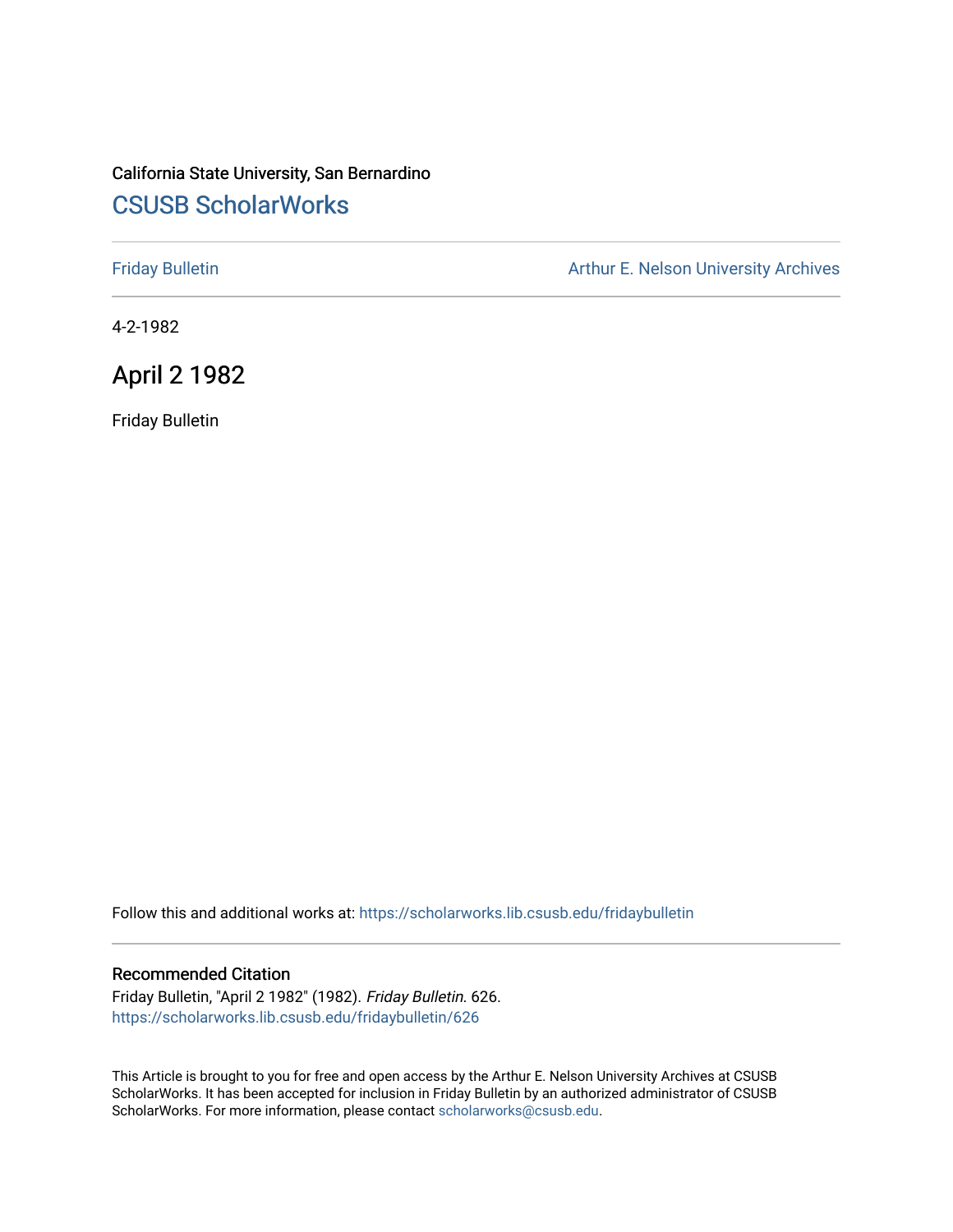



April 2, 1982

**TRUSTEES SET NEW STUDENT FEE FOR FALL** 

All students, both full-time and part-time, will pay the same student services fee beginning this fall. The CSU Board of Trustees last week changed the current twotier fee structure to a single, uniform fee, which will

be \$72 per quarter or \$216 for the academic year.

The student services fee has fluctuated during the past year, with students paying one rate for fall quarter and another rate for winter and spring plus a \$23 surcharge for the last two quarters of this year. For the spring quarter, full-time students are paying \$71-25 and part-time students \$61.25 plus the added \$23 for both categories. The present structure represents an academic year cost of \$205.50 for -full-time students and \$175-50 for students carrying six or less units.

The new fee structure represents an increase of \$10.50 for students carrying **6**.1 or more units and a hike of \$40.50 for part-timers, for the coming academic year.

In addition to the services fee, all students pay facilities, Student Union, Associated Students and instructionally related activities (iRA) fees which total \$22 for the fall quarter and \$17 for the winter and spring quarters for full-time students. Part-timers pay  $$4$  less in the fall quarter and  $$3$  less in winter and spring quarters.

The Board of Trustees also went on record "strongly opposing" reductions in federal support for financial aid below the I98I level and urged the presidents to use their authority and best judgments to inform the CSU community of the proposed cuts and the devastaging effects they would have for the campuses.

**OPEN HOUSE CANCELLED**  The college's Open House, which had been scheduled for Sunday, April 25, has been cancelled due to uncertain funding because of the budget freeze. However, the third annual Alumni Awards Brunch is still planned for that day. The Southern California Health Fair Expo also will be held April 25 as planned.

Alumni, faculty and staff are invited to the brunch, which will begin at ll:30 a.m. in the Commons. Reservations, which are \$5 for adults and \$2.50 for children, may be\* made by calling the Dean of Students Office, Ext. 7524. The Alumnus of the Year and Distinguished Alumnus awards will be presented at this affair.

The Health Fair is a program of health screening, exhibits and demonstrations that are free with the exception of an optional blood chemistry test. The fair will be conducted from 10 a.m. to 4 p.m. in the Student Services Building. The program, sponsored by Chevron, KNBC, the Hospital Council of Southern California and the Red Cross,will be held throughout southern California the last week In April.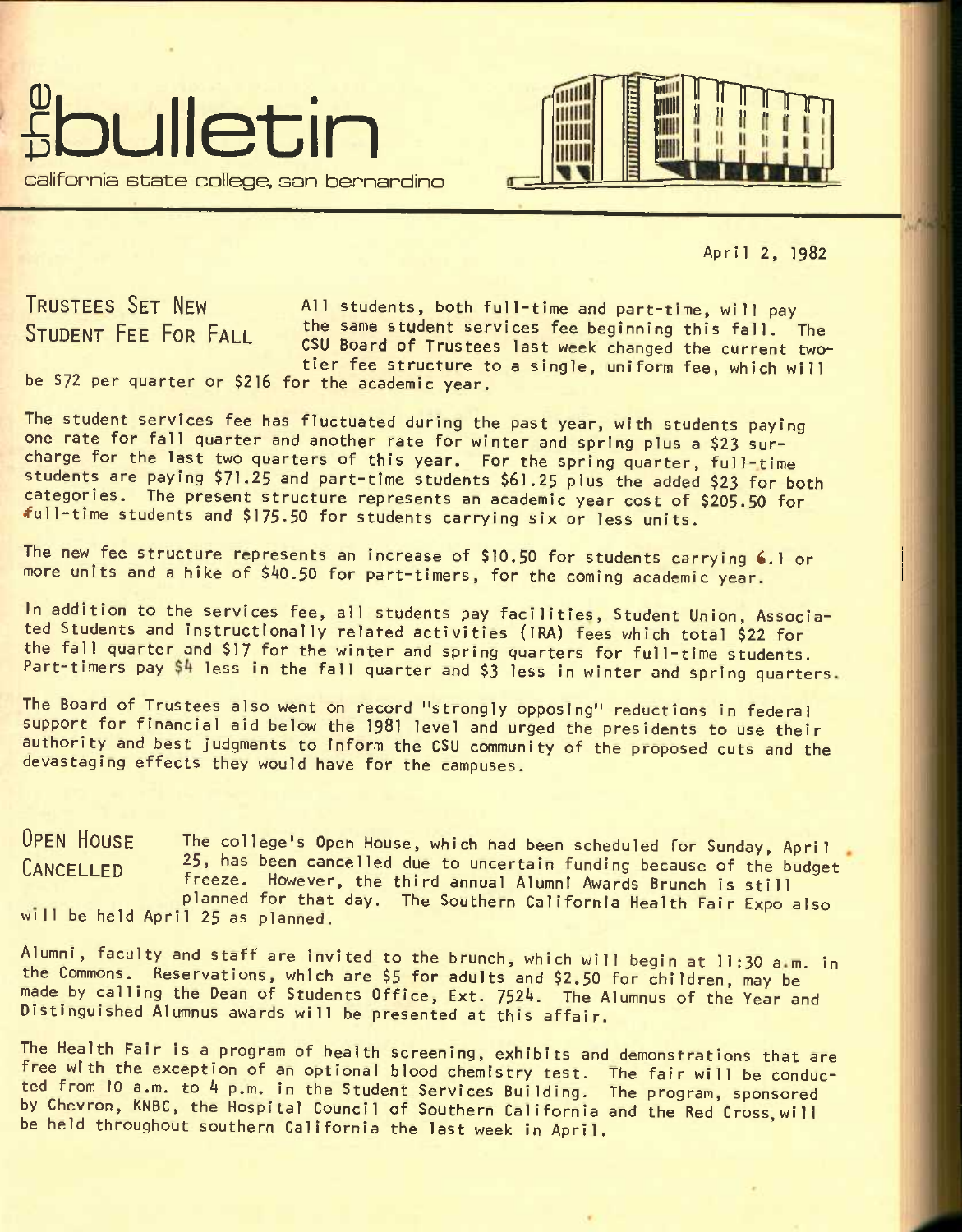**CAST CHOSEN FOR** The cast for "The Boy Friend," a musical to be presented this THE BOY  $FRIEND'$  quarter by the Theatre Arts and Music departments, has been selected. The play will be presented May 20-22 and 25-29.

Performing in this popular spoof of the 1920 romantic musical will be Tammy Monohan, Daisy Mercado, Wendy Jo Murphy, Valery Lyn Russell, Marisa Wine, Shanon Rubin, Vicki Smith and Corrine Soto.

Also in the play will be Randy Charnin, John Higley, Dell Yount, William Greeley, Don Gruber, Gregory Bourgeois, Bruce Fosdick, Dominic DeBellis, Jim Achilles, Sharon Krauss, Ana Chavez, Don Rodriguez and Mark Peters. The directors will be Dr. Amanda Sue Rudisill (Theatre Arts) and Dr. Loren Filbeck (Music).

Advance tickets for this production will go on sale May 10 in the Theatre Arts depart ment. Admission is \$3.50 general, \$1.75 students and senior citizens.

**ASSOCIATED STUDENTS DROP** The Associated students has cancelled its spring FRIDAY NIGHT MOVIE SERIES schedule of Friday night movies due to poor attendance during fall and winter quarters. The series, which cost about \$6,000 in rental fees, brought in

about \$700. Pauline Barbour, AS president, estimates a savings of about \$3,000 by cancelling the remaining films.

However, the foreign film series, which AS cosponsors with the Department of Foreign Languages and the President's Club, will continue. Admission to these movies is free The films and their showing dates are: "The Last Supper," in Spanish, April 10; "Bread and Chocolate," Italian, April *Zk;* "Confessions of Felix Krull," German, May 22; and "Steppenwolf," German, June 5.

**VARIETY OF MUSIC**  IN **NOON** CONCERTS Free musical programs including piano, flute, harpsichord, in strumental trio and three student recitals are on the Department of Music's schedule of Thursday noon performances to be held in the Recital Hall during spring quarter.

A piano concert by Betty Oberacker, associate professor of music at the University of California at Santa Barbara, will launch this series April 8. Ms. Oberacker, who has toured extensively, will play Bach's "Wei 1-Tempered Klavier Book I."

Other concerts include: Carl Dominik, harpsichord, April 15; Althea Waites, piano, lecture-recital, April 22; a piano, violin and cello concert by the San Diego State University Faculty Trio, April 29; Jayne Close, flute, May 6; and three student recitals, May 13 and 27, and June 10.

The California State College, San Bernardino BULLETIN is published Fridays by the Public Affairs Office, AD 117, Ext. 7558. Items for publication should be received in writing by noon Tuesday.

Edna Steinman, Director of Public Affairs Editor, Jill Scanlan Writer, Pat Wolff Calendar, Ruth Moran Printed in the Duplicating Center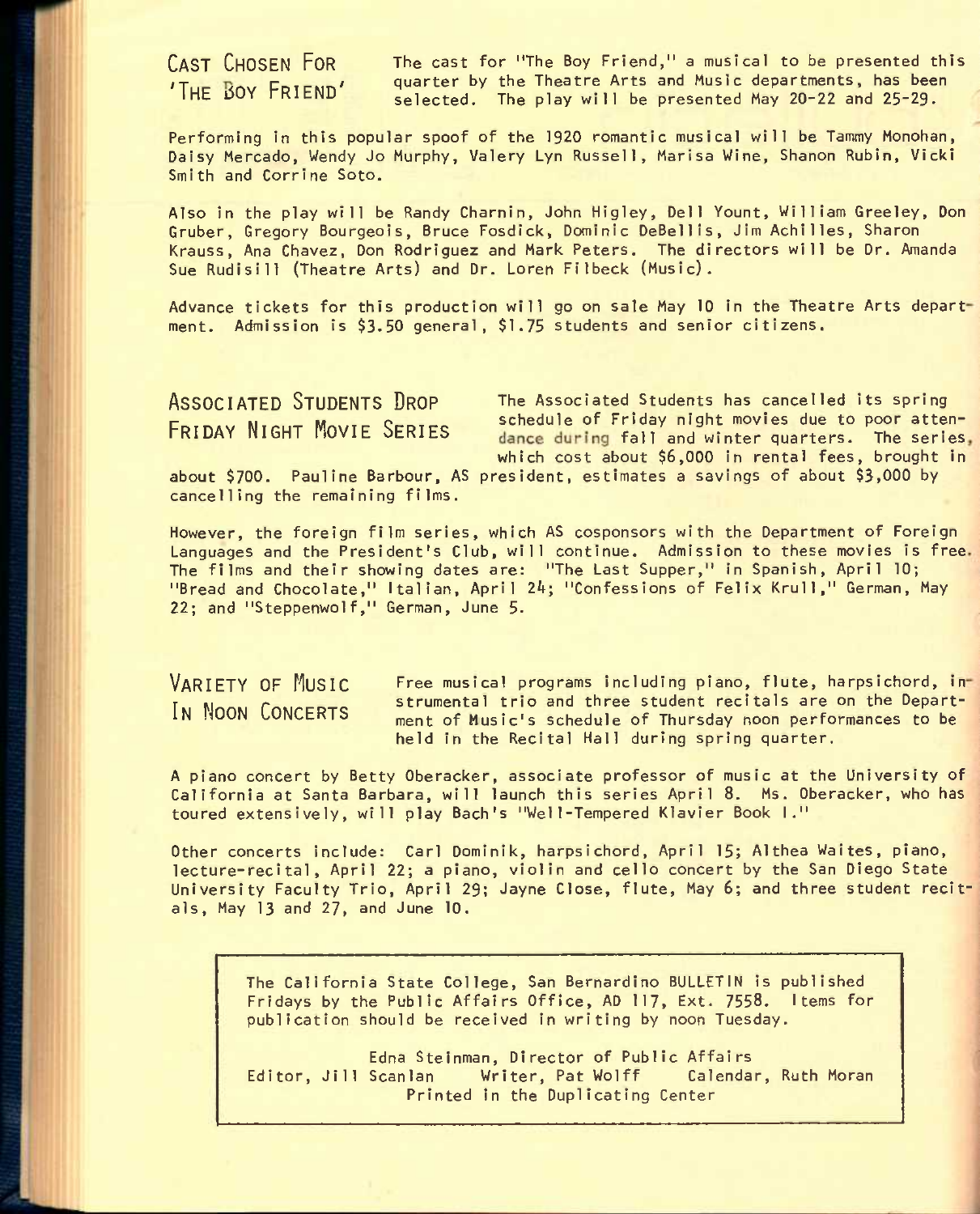**KATE STEINITZ EXHIBIT** Art of the 1920s and 1930s by avant-garde artists such INTE STEINITZ LAUIDIT as Paul Klee, Wassily Kandinsky and Max Pechstein will<br>TO OPEN NEXT SATURDAY be on display beginning Saturday, April 10, in the Art be on display beginning Saturday, April 10, in the Art Gallery. "Kate Steinitz: Her Art and Her Collection"

will open with a free reception from  $7$  to 10 p.m., April 10. The show closes May 14.

A German artist, Steinitz became intimately involved in the artistic life of Hanover, Germany, a center for avant-garde artists during the 1920s and 1930s. She collected works by most of these artists. Many of the 70 works by Steinitz in this display are paintings, drawings, watercolors and prints from those two decades, although a good portion is from her New York period.

About 25 of the works she collected by other artists will be exhibited. Artists represented include Ernst Barlach, Max Beckmann, Marc Chagall, Oskar Fuschinger, Otto Gleichmann, Raoul Hausmann, Hannah Hoech, Oskar Kokoschka, Kaethe Kollwitz, Moholy-Nagy, El Lissitzky and others. The exhibit is partially funded by grants from the California Arts Council and the National Endowment for the Arts.

CHILDREN'S CENTER Pamela I. Dortch of Yucaipa is the new director of the Chil-VILLUNCH & VENTER dren's Center. She replaces Mary Ongaro, who left the col-<br>WELCOMES DIRECTOR logs last month. Since May 1980, Ms. Dortch was director of lege last month. Since May 1980, Ms. Dortch was director of Guadalupe Home for Boys In Yucaipa and before that time directed Pam's Playground in Santa Ana. Ms. Dortch received her bachelor of science degree in child development in 1980 from Cal State, Fullerton.

**MFPHA ART FX**HIRIT "Rompldo," an art exhibit featuring works by nine Chicano artists from the Inland Empire, is on display on the first **OPENS IN LIBRARY** and fourth floors of the Library through April 16.^ The works include string and yarn mosaics, oils, acrylics, pinatas, watercolors and collages.

Artists from this campus are Bill Marquez and John Zaragoza, senior art majors; Marco Cota (EOP); and Joe Moran (Art). Also exhibiting are Kathy Valadez, Toni Mazzola Bustillos, Rudy Ramirez, Louis Monge and Jeff Aldama. The exhibit is sponsored by the Cal State, San Bernardino MEChA Club.

FILM ON EL SALVADOR The Coalition for Peaceful Coexistence will sponsor a The Showing of the film "El Salvador: Another Vietnam"<br>AIRS MONDAY EVENING at 8 p.m. Monday, in SU Senate Room. at 8 p.m., Monday, in SU Senate Room.

UPWARD BOUND PROGRAM The Upward Bound Program will have a career day from 10<br>a.m. to 2 p.m., Saturday, in the SUMP Room. The event SCHEDULES CAREER DAY will provide Upward Bound students and others information on career opportunities available after graduation

from high school. More than 20 professionals will be present to discuss careers. Upward Bound is a college preparatory program designed to generate improvement of academic and social skills, provide cultural enrichment and career advisement, and to motivate students from low-income backgrounds to succeed in college.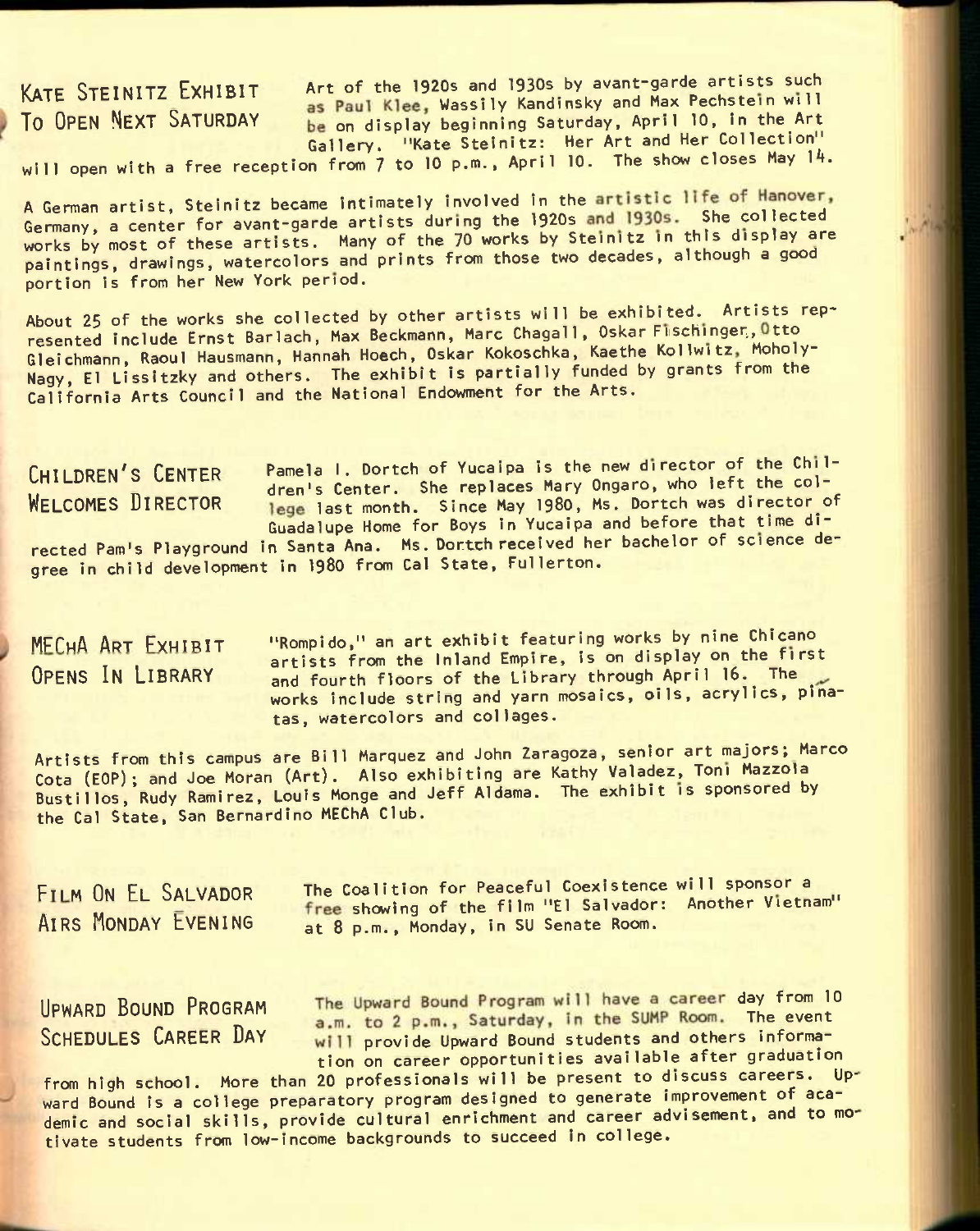**TRUSTEES APPROVE CHANGES IN PLACEMENT ON SALARY SCHEDULE**  Among the actions the Board of Trustees took at its March 24 meeting was to adopt a special salary schedule placement applicable for certain ary schedule placement applicable for certain<br>areas in which it is necessary to offer competi tive salaries.

Effective from April 1, 1982, through June 30, 1983, newly hired assistant professors in engineering, computer science and business administration may be placed in Range steps 1 to 5, for salary purposes only. Assistant professors in those academic areas who are in Range 3, step 5 may be advanced to Range 4, step 1 while remaining in the rank of assistant professor, following the normal consultative process.

In other action, the Board;

—Resolved that the presidents and chancellor's staff in consultation with faculty representatives continue to explore alternatives which will aid in solving the housing problem facing CSU employees, especially addressing the needs related to the recruitment of junior level tenure track faculty.

The Board further resolved that if student demand for on-campus housing is insufficient to fill the facilities, the campus shall make them available to CSU employees as the next order of priority. Current policy already permits the use of a limited number of campus residential spaces for faculty when there is a direct educational benefit to the residents.

The Board also decided that campus auxiliary organizations are to be encouraged to explore actions they can take to help solve the faculty housing problem, and that as funds become available through the California Housing Finance Agency Loan Program, information be made available to CSU employees,

—Directed the chancellor to seek a reappropriation from the Legislature of any **1981-82** unexpended funds to offset an unidentified budget reduction of **\$3.6** million proposed for the CSU for 1982-83. Further, the Board requested that the chancellor produce a contingency plan based on the priorities established by the Long Range Planning Committee earlier this month, for presentation to the Board at its July 1982 meet ing.

The Board asked the chancellor to work closely with the Committee on Finance, between regular meetings of the Board, to respond to unanticipated major budget issues arising during the course of legislative review of the 1982-83 CSU Support Budget.

—Requested the chancellor appoint an Ad Hoc Committee on Development, consisting of presidents, alumni, campus and systemwide representatives of development programs, a faculty member, a student and other appropriate individuals to address the concept of a development and information program which recognizes the function of campus and presidents, a student and other appropriate individuals to address the concept of a development and information program which recognizes the function of campus and system development programs.

The Board further requested the chancellor report the Committee's recommendations at the September 1982 meeting of the Board. Also, recognizing the urgent need for additional nonstate funding, the Board urged the presidents to use their authority and best judgment in allocating resources to increase their fund-raising efforts.

--Repealed the phrase "...provided that the tentative fee increase per full-time equiv lent student be no greater than \$216 per annum...." from the first paragraph of the trustee resolution titled "Development of 1982/83 Support Budget," adopted at its November 1981 meeting.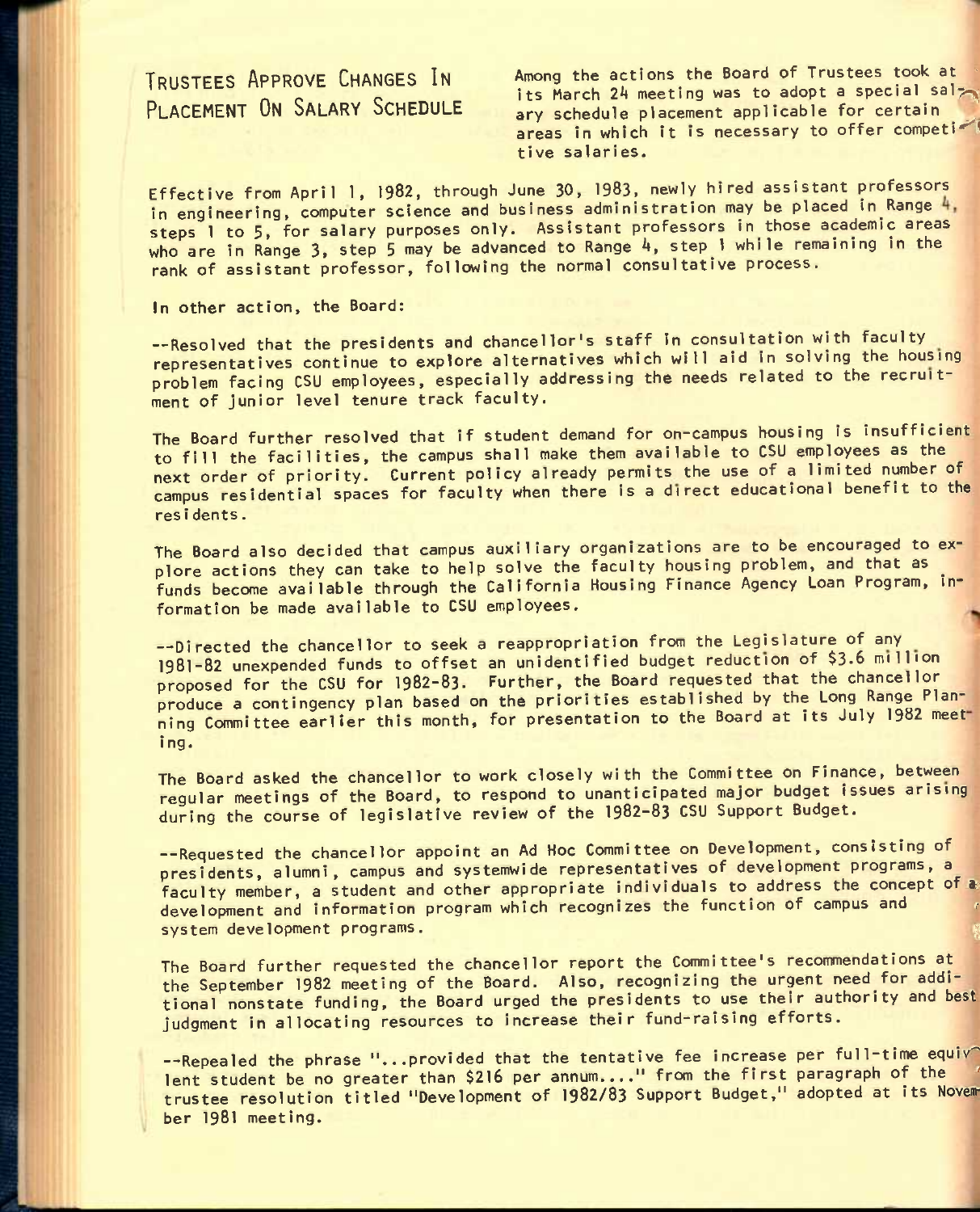**NOTEWORTHY** Sgt. Pam Stewart (college Police) will be teaching a "Women in Law Enforcement" class at Chaffey College during the spring quarter.

**Contractor** 

SPEAKING OUT Dr. Irving H. Buchen (Humanities) was moderator and panelist on "Media and the Humanities" at the 13th annual conference of the California Humanities Assn. March 27 at USC.

Dr. John Chaney (Business Administration) presented a paper on "Microcomputers in Financial Education" at the National Conference on Financial Education held March 26 and 27 in Fullerton.

Dr. David Gerling (Spanish) spoke about the Spanish missions of California to a class at Kimbark School in San Bernardino March 19.

Dr. Loralee MacPike (English) lead a workshop on "Adult Re-entry Counseling: Seminar Series for Returning Adults" at the fifth annual California Advocates for Re-entry Education conference March 25 and 26 at Cal State, Domlnguez Hills.

Herb Nickles (Computer Center) gave a presentation on "Microcomputers in Education" at the California Media and Library Assn. workshop March 20 on this campus. He also presented an all-day, hands-on workshop at Cal State, Northridge sponsored by the California Home Economics Assn. March 6, a faculty workshop at Cal State, Long Beach March 5 on the Apple computer, and a presentation on "Cal State, San Bernardino's Apple Lab" during an instructional computing coordinators workshop at the Chancellor's Office Feb. 25 and 26.

PUBLICATIONS Dr. James Mulvihill (Geography) has published a paper titled "Applying the Demographic Transition to Latin American Studies" In the Indiana Social Science Quarterly.

## **PROFESSIONAL OPPORTUNITIES**

(Further information is posted on the Faculty Senate bulletin board near AD 169)

San Francisco State—director, admissions and records; apply by May 10.

**PERSONNEL** 

NEW TO THE COLLEGE Pamela I. Dortch Di rector Children's Center Ext. 7724